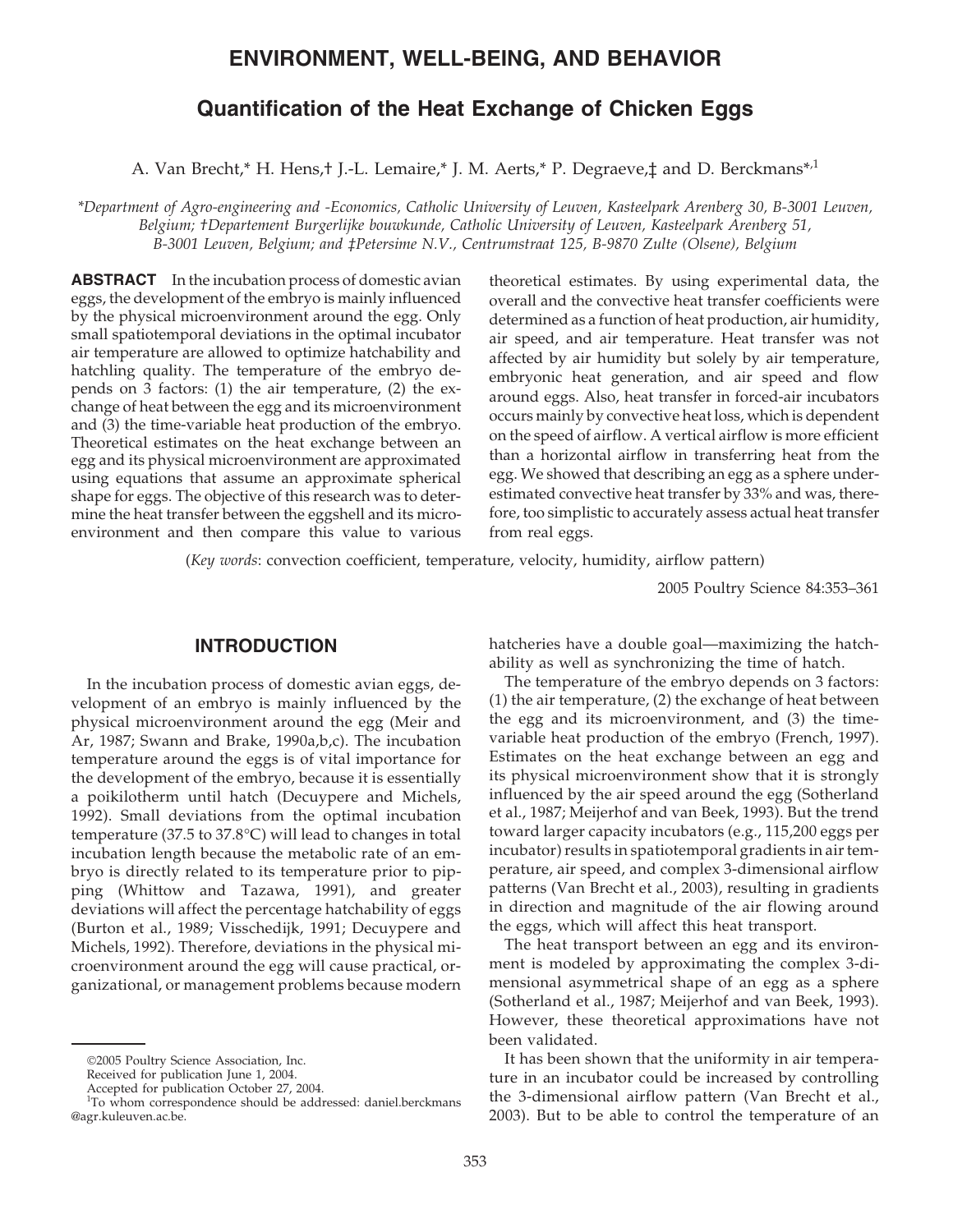

**FIGURE 1.** Incubator installation: (A) front view, (B) detail of egg trays, and (C) schematic 3-dimensional drawing. (1) Airflow through axial ventilator, (2) air inlet horizontal flow, (3) air inlet vertical flow, and (4) egg trays and turning mechanism.

embryo more uniformly, it is important to gain understanding as to which parameters primarily affect heat transport between the embryo and its microenvironment under practical conditions.

The objective of this research was to quantify the effect of air temperature, air humidity, air speed, and airflow direction by measurements on the heat exchange between the eggshell and its microenvironment.

### **MATERIALS AND METHODS**

## *Test Installation*

To be able to quantify the heat exchange between the eggshell and its microenvironment, a laboratory incubator test installation measuring  $2,830 \times 3,240 \times 1,540$  mm was built, which is a small section of an industrial incubator and can incubate 300 chicken eggs (Figure 1). Five egg trays can be placed in this incubator, with 60 eggs per tray ( $485 \times 295$  mm) (number 4 in Figure 1B). The ratio of air to egg volume in this incubator (0.12% of the total incubator volume is occupied by eggs) is much larger than in commercial incubators. The larger air-toegg volume ratio made horizontal and vertical airflows over the eggs possible and increased the uniformity of



**FIGURE 2.** The instrumented egg with breadth (B) and length (L). T = distance between the air thermocouple and the eggshell at the equator of the egg. (1) Water, (2) resistors, (3) thermocouples attached to eggshell, (4) thermocouples measuring air temperature, (5) air chamber,  $(6)$  direction of horizontal airflow, and  $(7)$  direction of vertical airflow.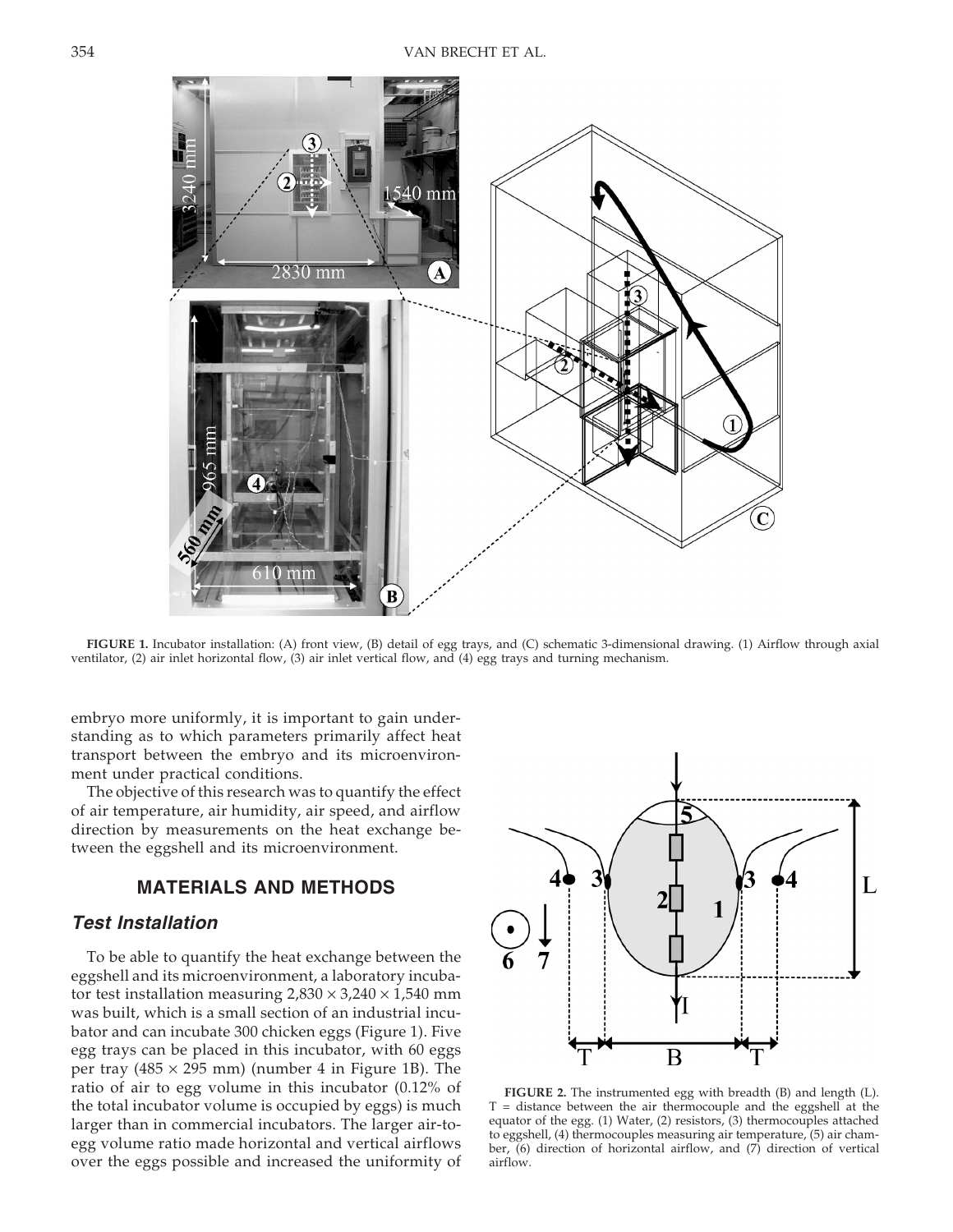

**FIGURE 3.** (A) Difference between eggshell and microenvironmental air temperatures between 0 and 88 h under variable heat production and horizontal airflow as well as constant air temperature and air speed. (B) Sensible heat production. (C) Absolute and relative air humidity of horizontal airflow. DA = dry air.

air entering the inlet section (2 or 3 in Figure 1) and flowing toward the eggs.

An air conditioning unit provides heat, cooling, and moisture used by a control unit to keep the air temperature and the humidity at the desired set points. The test installation is equipped with an electrical heating system of 4 heating coils of each 600 W. To cool, water flows through a cooling tube of 5.05 m and a diameter of 1.50 cm. The water enters the cooling tube at approximately 10.5°C, flows at 0.55  $\mathrm{m}^3/\mathrm{h}$ , and flows out at a temperature of about 11.8°C. This process yields a cooling capacity of about 800 W.

A humidifier consists of cylinders with plastic discs that slowly rotate in a water pan and provides a smooth, constant humidification as needed. A fan circulates the conditioned air around the eggs before being returned to the air conditioning unit; a variable recirculation airflow (from 0 to 4,000 m<sup>3</sup>/h with an accuracy of  $\pm 40$  m<sup>3</sup>/h), was achieved with this process, resulting in air speeds ranging from 0.22 to 3.10 m/s.<sup>2</sup>

### *Heat Exchange of an Egg*

The heat exchange of an egg with its microenvironment is dependent on the physical environmental conditions. Metabolic reactions of the growing embryo produce sensible heat *Qsensible* (W). On the other hand, water is evaporated from the embryo and diffused through the eggshell pores. The evaporation of water removes latent heat *Qlatent* (W) from the embryo. The latent heat production of the egg is the result of the evaporation of water:

$$
Q_{latent} = \dot{m}_{water} \times \varepsilon \tag{1}
$$

where  $\dot{m}_{water}$  is the rate of water loss (kg<sub>water</sub>/s);  $\varepsilon$  is the latent heat of evaporation of water (2,500.4 kJ/kgwater]. The net amount of heat *Q* (W) lost or retained by the embryo is

$$
Q = Q_{sensible} + Q_{latent}
$$
 [2]

The latent heat production of an embryo depends on the amount of water evaporated, which is determined by the water vapor eggshell conductance and the partial pressure difference over the eggshell (Visschedijk, 1991), because the respiratory gas exchange does not result in total mass changes (Drent, 1975). Moreover, the latent heat production is directly proportional to the amount of water lost, which can be measured by changes in weight.

The sensible heat exchange of an egg with its environment is more complex and may occur by 1 or more of the 3 basic heat mechanisms of heat transfer: conduction, convection, or radiation. Heat exchange though conduction is important in natural incubation, in which an incubating bird makes contact with the egg by its brood patch. However, in commercial incubation, heat transfer through conduction is negligible because the contact area of the egg with the egg tray is very small. Heat transfer through convection involves the heat exchange between the eggshell and the surrounding air. Unlike natural incubation in which mainly free convection occurs when the hen leaves the nest, in commercial incubators mainly forced convection occurs because the air speed in these incubators is high (Van Brecht et al., 2003). Radiation differs from heat transfer by conduction and convection in that no physical medium is needed for its propagation. It is less important in commercial



**FIGURE 4.** The temperature difference between the eggshell and the air as a function of the relative air humidity.

<sup>2</sup> TSI 8455-225, 2% accuracy of reading, TSI Inc., Shoreview, MN (www.tsi.com).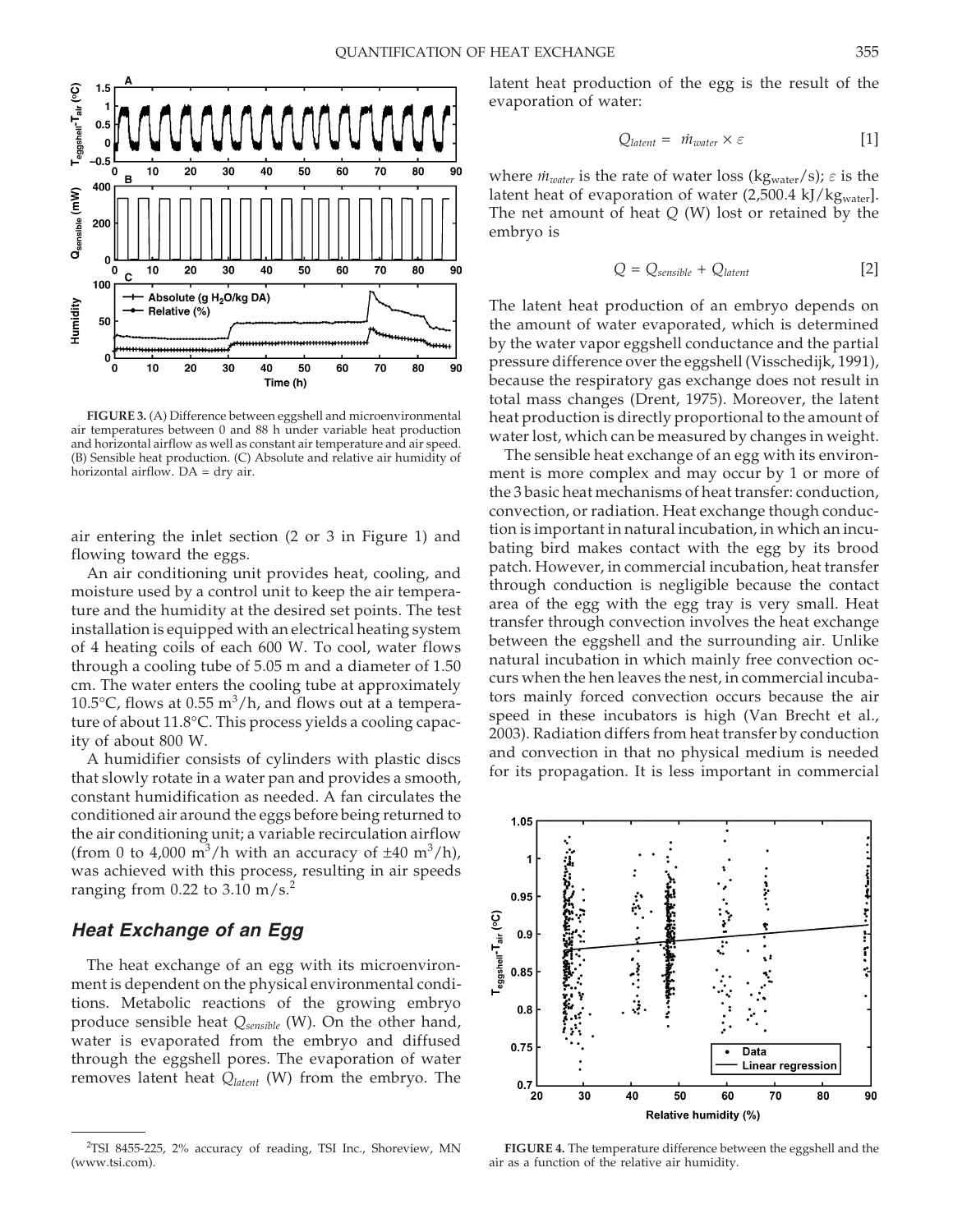**TABLE 1. Overview of the experiments**

| Experiment         | Heat production                                          | Air temperature                  | Air humidity                     | Air speed                        | Air flow direction                   |
|--------------------|----------------------------------------------------------|----------------------------------|----------------------------------|----------------------------------|--------------------------------------|
| 2<br>$\mathcal{E}$ | 0 constant value<br>0 constant value<br>0 constant value | Constant<br>Constant<br>Constant | Variable<br>Constant<br>Constant | Constant<br>Variable<br>Variable | Horizontal<br>Horizontal<br>Vertical |

incubators because most eggs are surrounded by other eggs with the same surface temperature (Kashkin, 1961). However, for eggs located at the edges, radiation could be important when these eggs are facing the heating or cooling coils or the colder walls of the incubator. Heat transport through radiation must be considered in natural incubation when a hen leaves her nest and in eggs that are located at periphery of a commercial incubator facing a heat exchanger or a wall.

The total amount of sensible heat exchange is the sum of the heat dissipated by radiation (*Qradiation*; [W]), convection (*Qconvection*; [W]), and conduction (*Qconduction*; [W]):

$$
Q_{sensible} = Q_{radiation} + Q_{convection} + Q_{conduction}
$$
 [3]

### *Instrumented Egg*

To be able to measure the sensible heat exchange of an egg with its microenvironment, an instrumented egg was manufactured. The albumen and yolk of an egg with length 66.4 mm and maximum breadth 44.5 mm were removed by drilling 2 holes of 3 mm diameter at the top and the bottom of the egg. To be able to simulate the sensible heat production of the egg, 3 electrically isolated resistors connected in series were placed in the center of the egg (Figure 2). After resistors were inserted in the egg, the holes were closed with glue. $3$  The total resistance of the resistors was 129.4 *Ω*. By applying current over this series of resistors, an amount of power is dissipated, which can be calculated by measuring the current through the series:

$$
Q_{sensible} = R \times I^2
$$
 [4]

where *R* is the resistance (*Ω*), and *I* is the current through the resistors (A).

To simulate the embryo and transport the heat produced by the resistors, the instrumented egg was filled with water, leaving a small air space at the top of the egg. The inner shell of the instrumented egg was treated with a plastic film $4$  to reduce the water vapor conductance.

This instrumented egg was placed in the center of an egg tray, which was positioned in the middle of the incubator. Four very small (1 mm diameter) and accurate thermocouples<sup>5</sup> were used to measure the air and the eggshell temperature. Air thermocouples (4 in Figure 2) were mounted 1 cm  $(T = 1$  cm) away from the eggshell thermocouples that were attached in the middle of the eggshell by a small piece of aluminum tape (0.3  $\times$  0.3 cm). A dew point meter<sup>6</sup> was used to accurately measure the air humidity. The sensors (6 in Figure 2) were positioned such that they were always in the airflow (7 in Figure 2). Recordings from the thermocouples, humidity sensor, and current through the resistors were taken every 30 s.

#### *Eggshell Area*

All heat exchange occurs through the eggshell surface, making it necessary to determine the surface area of the eggshell (A<sub>eggshell</sub>; m<sup>2</sup>), which was calculated from measurements of its length (*L*; m) and breadth (*B*; m) (Figure 2) using equation [5] provided by (Narushin, 2001).

$$
A_{eggshell} = 3.142 \times \left(\frac{L}{1,000}\right)^2 \times n^{-0.532}
$$
 [5]

in which

$$
n = 1.057 \left(\frac{L}{B}\right)^{2.372} \tag{6}
$$

The characteristic dimension (*D*; m) of an egg is spherical with diameter *D* that has an identical surface area to an egg (equation [7]). The characteristic dimension is used in the literature to calculate the convective heat transfer coefficient (Meijerhof and van Beek, 1993).

$$
D = \sqrt{\frac{A_{eggshell}}{\pi}}
$$
 [7]

#### *Radiative Heat Transport*

When a large number of eggs are closely packed in insulated incubators, each egg is surrounded by other eggs, all of which have more or less the same surface temperature (Kashkin, 1961). Under these circumstances, radiation heat emission as a fraction of the total heat emission is minimal, and the total sensible heat will be exchanged mainly by convection.

**TABLE 2. Physical properties of the instrumented egg**

| <b>Breadth</b> | Length    | Total<br>surface area | Characteristic<br>dimension |  |
|----------------|-----------|-----------------------|-----------------------------|--|
| 4.45 cm        | $6.64$ cm | $81.17 \text{ cm}^2$  | 5.08 cm                     |  |

<sup>&</sup>lt;sup>3</sup>Cyano acrylate lime, Henkel KGaA, Düsseldorf, Germany.<br><sup>4</sup>Plastic 70 film, Kontact chemie CmbH, Rastalt Cermany.

Plastic 70 film, Kontact chemie GmbH, Rastalt Germany.

<sup>5</sup> Thermocouple Type T, accuracy <±0.1% of reading, Comark (www.comarkltd.com). <sup>6</sup>

 $6$ Michell Instruments Benelux, accuracy  $\pm 0.5$ % relative humidity, Michell Instruments (www.michell-instruments.nl).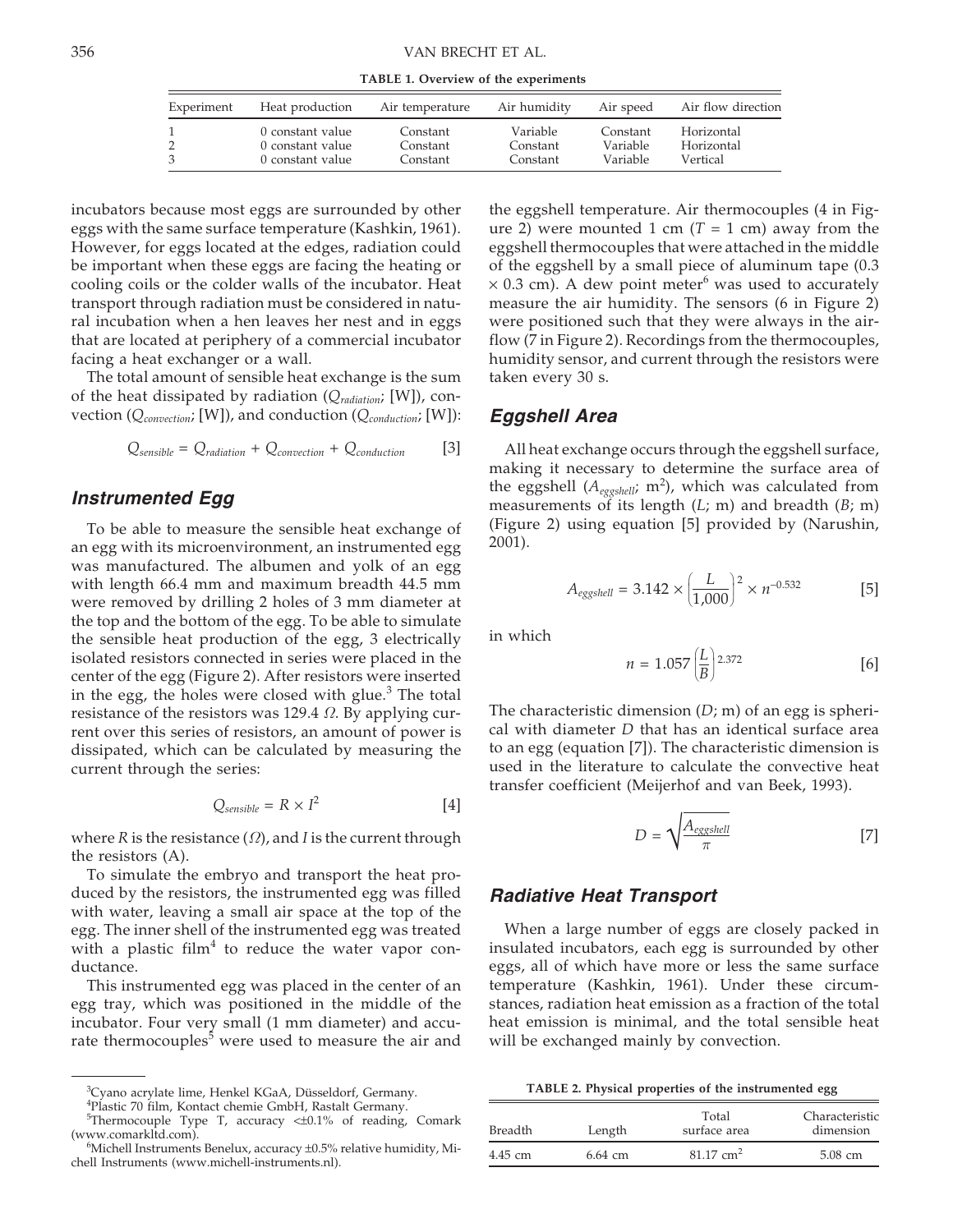| <b>OUANTIFICATION OF HEAT EXCHANGE</b> |  |  |
|----------------------------------------|--|--|
|----------------------------------------|--|--|

**TABLE 3. Summary of microenvironmental conditions in experiment 1**

| $T_{\text{eggshell}} - T_{\text{air}}$ at 0 mW | Maximal heat production | Average air temperature | Air humidity              | Air speed             |
|------------------------------------------------|-------------------------|-------------------------|---------------------------|-----------------------|
|                                                |                         |                         | 16–39 g $H_2O/kg$ dry air |                       |
| $0.0046 \pm 0.0057$ °C                         | $328.14 \pm 0.02$ mW    | $37.35 \pm 0.16$ °C     | 26–88%                    | $3.10 \pm 0.0011$ m/s |

Because the aim of this research was to study the factors affecting heat transport between the eggshell and the surrounding air in forced-convection incubators, the effect of heat emission by radiation was considered to be of minor importance. To eliminate the effect of radiant heat emission in the test installation, the walls surrounding the egg were covered with anodized aluminum foil, which has an emissivity of only 0.05. As in commercial incubators, almost all radiant energy emitted by an egg is reflected back to the egg, yielding no net energy loss through radiation.

### *Experiments*

Three types of experiments were conducted to quantify the heat exchange between an egg and its environment (Table 1). In all experiments, the air temperature was kept constant, sensible heat production was set on and off for a fixed time, and the temperature difference between the eggshell and air was measured. In the first experiment the effect of air humidity on the heat exchange was studied. The absolute and relative humidities inside the incubator were changed by adding moisture to the air in the incubator and then ventilating with dry air, resulting in a wide range of air humidities. In the second experiment the air velocity of the horizontal airflow over the egg was varied. The third experiment was the same as the second, but the airflow was vertical.

### *Statistical Analysis*

The method of least squares was used to estimate the parameters in the regression equations. All confidence intervals and statistics were based on a normal distribution with a significance level of 0.05.

### **RESULTS AND DISCUSSION**

### *Instrumented Egg*

The physical properties of the instrumented egg are given in Table 2. The breadth *B* and length *L* of the egg were measured with a micrometer with an accuracy of  $0.1$  mm.<sup>7</sup> The total surface area of the egg was calculated with equation [5], from which the hydraulic diameter was calculated using equation [7]. In all the analyses, averages were taken of the air temperature measurements and of the eggshell temperature measurements.

The water vapor conductance of the egg after the treatment with plastic film was 2.32 mg of  $H_2O/(day \times torr)$ . The latent heat production resulting from this water loss was calculated using equation [1] and yielded 1.65 mW. Because the energy dissipated through the resistors was about 300 mW, almost all the heat produced by the resistors was lost to the environment as sensible heat.

#### *Experiment 1*

In the first experiment, we investigated whether the overall heat transport of the instrumented egg was a function of absolute humidity, relative humidity, or both. In Figure 3, the temperature difference between the eggshell and its microenvironment as a function of the heat production, the absolute air humidity, and the relative air humidity is shown. The air temperature and air velocity were kept constant (Table 3). Heat production of the instrumented egg was alternated between being turned on for 3 h and off for 3 h. The temperature difference reached steady state after approximately 1 h. When there was no heat production, the temperature difference between the eggshell and the air temperature was approximately zero (Table 3). From Figure 3 it can be concluded that the increases in absolute and relative humidities at approximately 67 h did not appear to affect the temperature difference between the eggshell and surrounding air.

In Figure 4, the temperature difference between the eggshell and its microenvironment is shown as a function of the relative air humidity. Because the air temperature was kept constant during the experiment, the absolute humidity was directly related to the relative humidity. A significance of regression test (Montgomory and Runger, 1994) was performed to test whether a linear relationship between the absolute and relative air humidity and temperature difference between the eggshell and its microenvironment was significant (Table 4). We concluded at a 5% significance level that absolute or the relative air humidity did not explain the variation in the temperature difference. The best

**TABLE 4. Significance of regression between the regressor variable and the temperature difference between the eggshell and the air**

| Regressor variable | $R^2$  | n   | t <sub>critical</sub> | $t_{\alpha/2,n-2}$ | $P$ -value            |
|--------------------|--------|-----|-----------------------|--------------------|-----------------------|
| Absolute humidity  | 0.0218 | 816 | 4.259                 | 1.645              | $1.15 \times 10^{-5}$ |
| Relative humidity  | 0.0225 | 816 | 4.332                 | 1.645              | $8.31 \times 10^{-6}$ |

<sup>&</sup>lt;sup>7</sup>Mitutoyo (www.mitutoyo.com).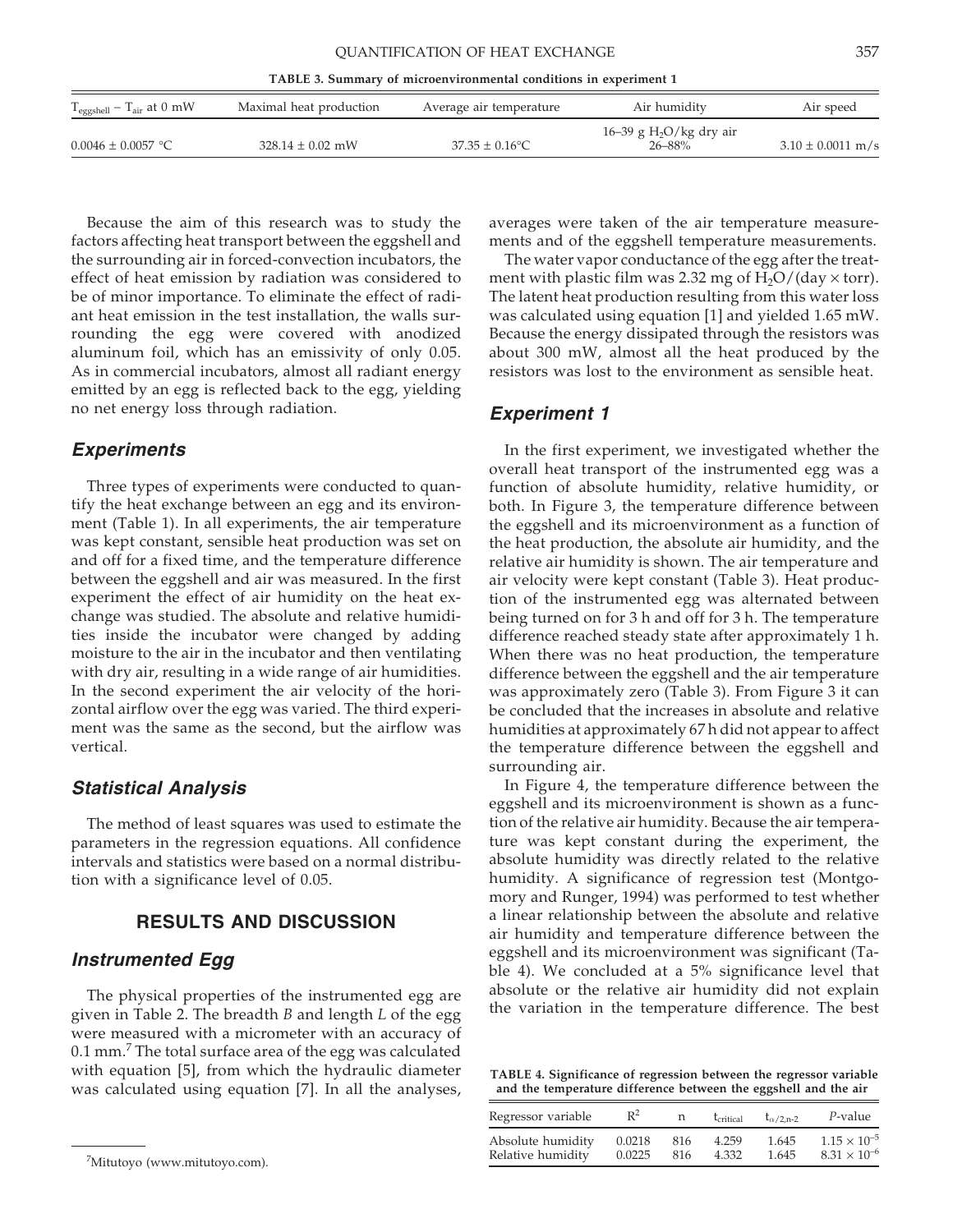**TABLE 5. Summary of microenvironmental conditions in experiment 2**

|                        | $T_{eggshell} - T_{air}$ at 0 mW Maximal heat production Average air temperature Air humidity Air speed |                      |                                |
|------------------------|---------------------------------------------------------------------------------------------------------|----------------------|--------------------------------|
| $0.0020 \pm 0.0018$ °C | $285.60 \pm 0.10$ mW                                                                                    | $37.36 \pm 0.035$ °C | $49.3 \pm 2.9\%$ 0.22–2.52 m/s |

**TABLE 6. Summary of microenvironmental conditions in experiment 3**

|                        | $T_{\text{eggshell}} - T_{\text{air}}$ at 0 mW Maximal heat production Average air temperature Air humidity Air speed |                            |                                |
|------------------------|-----------------------------------------------------------------------------------------------------------------------|----------------------------|--------------------------------|
| $0.0015 \pm 0.0021$ °C | $288.68 \pm 0.25$ mW                                                                                                  | $37.03 \pm 0.15^{\circ}$ C | $53.4 \pm 2.0\%$ 0.25–2.05 m/s |

estimator of the temperature difference for any air humidity level was the mean temperature difference.

The data show that the heat transfer was unaffected by the humidity level of the air. This finding might be surprising, given that the thermal conductivity of liquid water is appreciably higher than that of dry air. However, the moist fraction of air does not consist of liquid water but of water vapor, which has a thermal conductivity of 0.017  $W/(m \times K)$  at 37.8°C (Kaye and Laby, 1973). Theoretical simulations have shown that the heat transfer coefficient depends largely on the thermal conductivity of air from 0.03 to 0.08  $W/(m \times K)$  (Meijerhof and van Beek, 1993). The minimum and maximum temperatures that are likely to occur in commercial incubators are 36.70 and 39.58°C, respectively, (Van Brecht et al., 2003); thus, the thermal conductivity may range only from 0.0269 to 0.0271 W/(m  $\times$  K). Because the total mass of water vapor in moist air is a low percentage, the thermal conductivity of moist air is nearly the same as that of dry air, which explains why the humidity level of moist air does not have a significant effect on the heat transfer coefficient.



**FIGURE 5.** (A) Difference between eggshell and microenvironmental air temperatures between 0 and 132 h under variable heat production and horizontal airflow as well as constant air temperature and humidity. (B) Sensible heat production. (C) Air speed of horizontal airflow.

### *Experiment 2*

The temperature difference between the eggshell and its microenvironment as a function of the heat production and air speed of horizontal airflow is shown in Figure 5. It is clear that the temperature difference varies due to the variations of the air speed of the horizontal airflow over the egg. Air speeds between 0 and 1 m/s during maximum heat production appear to result in greater temperature differences than the air speeds greater than 2.5 m/s. The result of heat exchange of the eggshell with its microenvironment is, in this case, through convection only.

The air temperature and air humidity were kept constant, and when the sensible heat production of the instrumented egg was off, the temperature difference between the eggshell and the air temperature was approximately zero (Table 5). The air speed was gradually increased from 0.22 to 2.52 m/s while the heat production of the egg was kept on. Toward the end of each air speed level, the data of the last hour were selected to explore the temperature difference between the air and the eggshell as a function of the air speed (Figure 6).



**FIGURE 6.** The temperature difference between the air and the eggshell as a function of the air speed of a horizontal airflow at 285.6 mW of sensible heat production.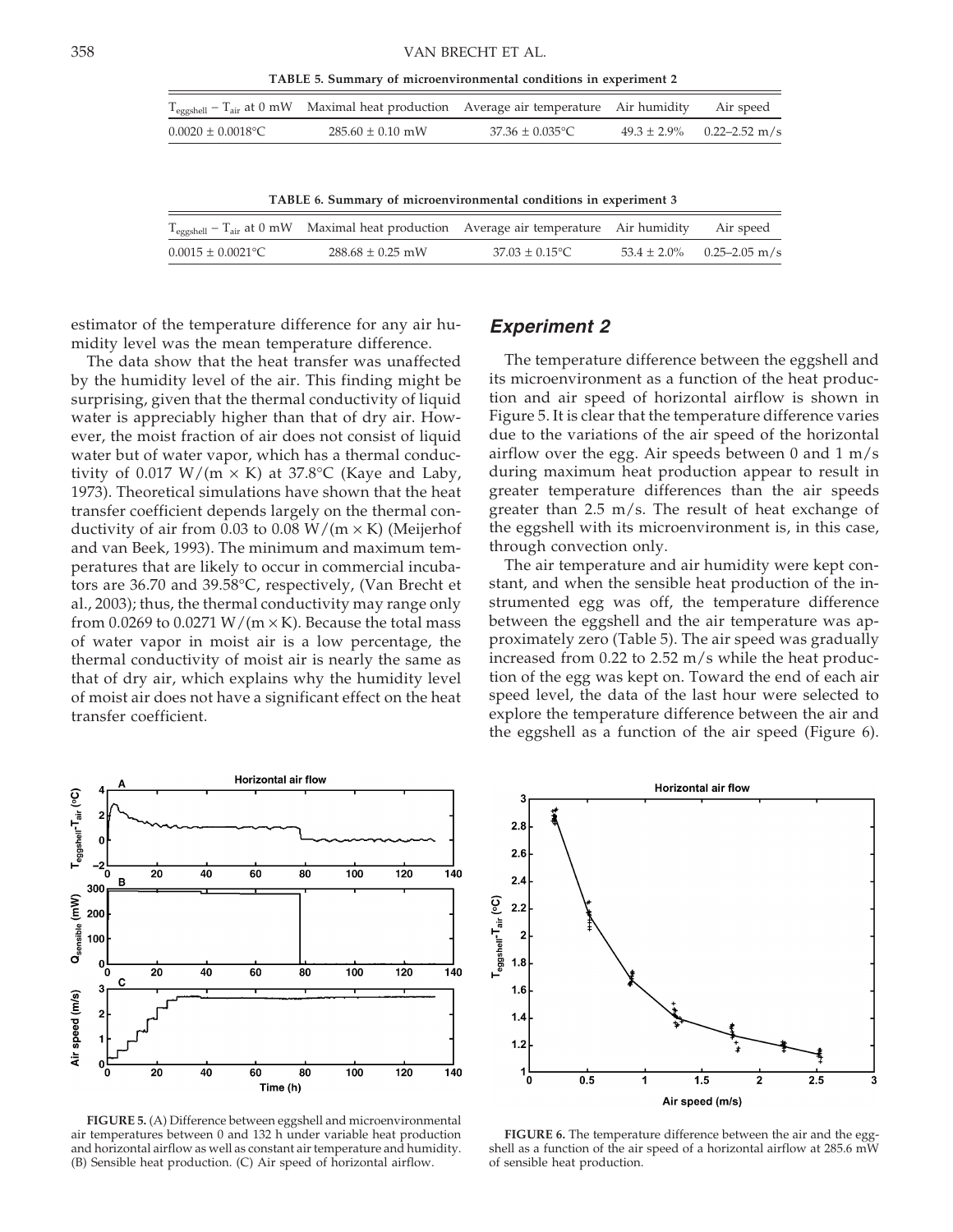

**FIGURE 7.** (A) Difference between eggshell and microenvironmental air temperatures between 0 and 71 h under variable heat production and horizontal airflow as well as constant air temperature and humidity. (B) Sensible heat production. (C) Air speed of vertical airflow.

Figures 5 and 6 illustrate that the level of heat production, air speed, and temperature of the surrounding air have an effect on the temperature of the eggshell, which the embryo feels.

### *Experiment 3*

The temperature difference between the eggshell and its microenvironment as a function of the heat production and air speed of a vertical airflow is shown in Figure 7. The air temperature and air humidity were kept constant, and when the sensible heat production of the instrumented egg was off, the temperature difference between the eggshell and the air temperature was approximately zero (Table 6). Figure 7 shows that increasing air speeds between 15 and 35 h during maximum heat production resulted in decreasing temperature differences.

Similarly as in experiment 2, the temperature difference between the air and the eggshell as a function of the air speed was calculated. Comparison of Figures 6 and 8 shows that the temperature of the eggshell was not only the result of the level of heat production, air speed, and temperature of the surrounding air but was also due to the way the air flowed around the egg.

To explore the effect of the way the air flows around the egg more in detail, the convective heat transfer coefficients for horizontal (experiment 2) and vertical airflows (experiment 3) were calculated from the mean air and mean eggshell temperature measurements. Because in experiments 2 and 3 almost all radiant energy emitted by the egg was reflected back to the egg, all sensible heat production of the egg was lost to its environment by convective heat transfer. The heat exchange of an egg by convection with the surrounding air could be expressed with the following equation:



**FIGURE 8.** The temperature difference between the air and the eggshell as a function of the air speed of a vertical airflow at 288.7 mW of sensible heat production.

$$
Q_{sensible} = Q_{convection} = h \times A_{eggshell} \times (T_{eggshell} - T_{air})
$$
 [8]

where *h* is the convection heat transfer coefficient [W/ (m<sup>2</sup>  $\times$  K)],  $A_{\textit{eggshell}}$  is the surface area of the eggshell (m<sup>2</sup>), *Teggshell* is the mean surface temperature of the egg (°C),  $T_{air}$  is the reference air temperature of the egg ( $\degree$ C; determined from the mean of the 2 air temperature measurements). The mean surface temperature of the egg is determined from the mean of the 2 eggshell temperature measurements at the equator of the egg but might differ if large gradients are present in the temperature distribution of the eggshell. The value of the convection coeffi-



**FIGURE 9.** (A) Convective heat transfer coefficient measurements, fits of equations [12] and [13] and the 95% confidence intervals as a function of the air speed and airflow direction. (B) The residuals of equations [12] and [13] as a function of the air speed and airflow direction.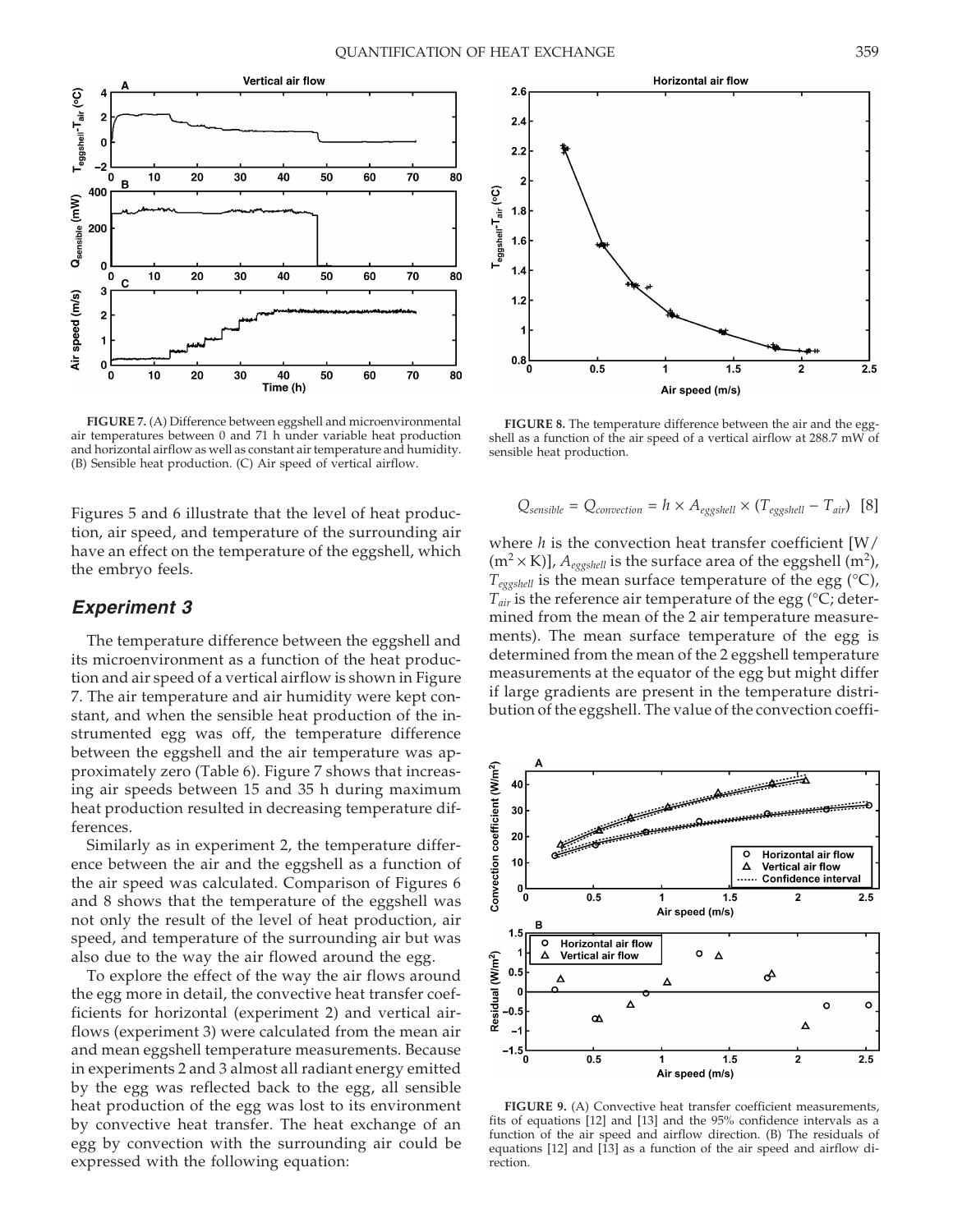

**FIGURE 10.** Airflow visualization around the instrumented egg for a horizontal airflow at 2 m/s.

cient depends on the choice of the reference temperature. The convection coefficient is not a physical quantity because it is specific to each measurement situation.

In the literature, theoretical equations are used for calculating convective heat transfer coefficient (Kashkin, 1961; Meijerhof and van Beek, 1993). Kashkin (Kashkin, 1961) used equation [9] for calculating the heat emission of an egg by convection. In this equation, the convective heat transfer coefficient  $[h; W/(m^2 \times {}^{\circ}C)]$  is a function of the air speed  $(V; m/s)$  around the egg.

$$
h = 0.336 \times 4.184 \times (1.46 + \sqrt{V \times 100})
$$
 [9]

Meijerhof and van Beek (Meijerhof and van Beek, 1993) simulated the convective heat transfer coefficient of an egg by approximating the egg as a sphere. The convective heat transfer coefficient  $[h; W/(m^2 \times {}^{\circ}C)]$  is then a function of the air speed (*V*; m/s) around the sphere,



$$
Nu = 2 + 1.3 \times Pr^{0.15} + 0.66 \times \sqrt{Re} \times Pr^{0.33}
$$
 [10]

where the dimensionless numbers used in equation [10] are defined as

$$
Nu = \frac{h \times 2 \times R}{\lambda_{air}}
$$
  

$$
Pr = \frac{\nu}{a_{air}}
$$
 [11]

$$
Re=\frac{2\times R\times V}{\nu}
$$



**FIGURE 11.** Airflow visualization around the instrumented egg for a vertical airflow at 2 m/s.



**FIGURE 12.** The convective heat transfer coefficient as a function of the air speed.